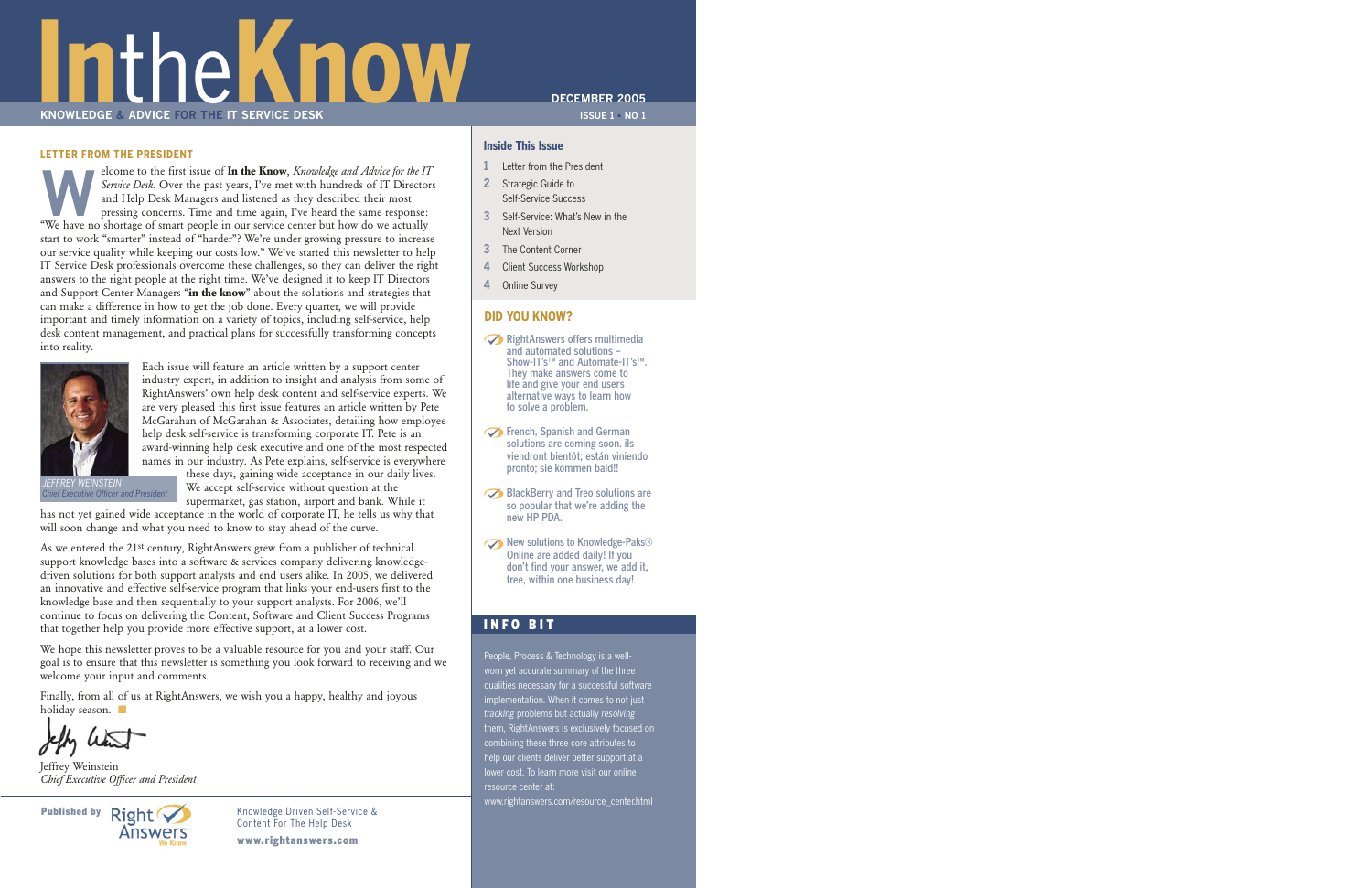#### **Success is not Accidental**

Self-service is all about getting more done faster, cheaper and feeling better about the experience. That is what is important to any consumer of any kind. Every day we encounter a selfservice outlet of some kind – the ATM, pay-at-the-pump, Amazon.com, eBay and self-service airline ticketing. Given the marvelous flexibility, availability, and ease of use of these vehicles, would you really want to go back to old way of doing things? Self-service works when properly debugged, preceded by an awareness campaign and supported by hands-on training and communication, to stimulate corporate employees to use self-service support rather than making the all-expensive phone call. Once they experience its benefits, self-service becomes a mindset and baked into the cultural DNA.

#### **Know your Audience**

Not all customers are created equal. Some will readily adopt self–service, while others will resist. Creating your self-service strategy with a realistic picture of who will use it, when, how, and for what purpose will help set realistic expectations with senior management. Self-service success comes from a longterm, phased-approached to generate an increase in adoption.

#### **Plan your Success**

Self-service success is more common than imagined. The "If we build it, they will come" strategy is the typical reason behind most self-service implementation failures but success is achieved when you:

A self-service solution is the way to go – carefully building traction, credibility, support, and utilization. Provide the self-service solution that your customers asked for and are now willing to use because you thoughtfully **designed, tested** and **implemented** it and now **maintain** it to work… all the time. The time is now.

- **•** Know what you are trying to achieve **(vision)**
- **•** Develop a roadmap **(objectives, strategy, implementation plan)**
- **•** Create the need for it **(awareness campaign)**
- **•** Coach and support users through their learning curve **(training)**
- **•** Manage it **(continuous learning and improvement)**
- **•** Measure the before-and-after impact **(the bottom line)**

#### **The Top 10 Priorities**

Learn from those who have been down the self-service road before you. They provide a clear set of priorities that will ensure your self-service success:

- 1. Work first, last, and always to change customers' beliefs and behaviors around self-service.
- 2. Justify investment in a prototype and conduct pilots to identify the correct value drivers, debug, and finalize requirements.
- 3. Minimize risk and the downside don't set expectations too high.
- Avoid a full shotgun rollout with a loud marketing launch. Start small, be stealthy, and prove/measure it first.
- 5. Timing is everything. Link strategy and goals to current corporate initiatives, especially cost-cutting ones.
- Design for simplicity customers like directness and lots of white space (think Google).
- Track and measure every self-service interaction.
- 8. During initial rollout, follow up via telephone survey with your key self-service customers.
- 9. Distinguish and apply the correct metrics change team and individual performance goals to reflect the new mix of self-service and traditional phone metrics.
- 10. Identify your target audience and the problem types and categories to be self-served.

#### **Slowly, Surely, Successfully**

**Pete McGarahan** *is an award-winning help desk executive, winning the Help Desk of the Year award for his work with Taco Bell, Industry Fellow with STI Knowledge and chairman of the Help Desk 2000 initiative. Today, he is actively engaged with his own firm, McGarahan & Associates, helping support centers understand and deliver strategic value to their own organization.* 

You can contact Pete by emailing pete@mcgarahan.com

We are ringing in the New Year with an update to *RightAnswers Self-Service*. Based on input from our user community, we continuously add new functionality and application enhancements. Making the user experience more intuitive and the problem resolution process simpler will result in an increased rate of successful self-service issue resolution, which in turn will drive increased user adoption.



A self-service strategy that is properly developed, tested, implemented, and managed over time can add remarkable business value through saved costs and improved employee productivity. Bypassing any one of these four steps can result in a selfservice frustration, long remembered by your customers.

**What's New for Users?** Have IT Your Way Users can customize how their information is accessed and displayed, with the ability to rename their Knowledge-Pak folders and categorize information accord-

ing to personal preference. Since there are many topics relevant to more than one category (for example MS Outlook and Email) every solution will be accessible through all relevant categories. Additionally the number of solutions within each folder will be displayed.

#### More Search Alternatives to Find Your Answers

"Did You Mean?" provides a way to find the closest matches to the users questions. "Alternate Keywords" displays various alternate keywords and combinations with every search, along with the number of results found for each keyword combination. This will get users to the right answer faster.

#### See and Comprehend More

The number of solutions displayed per page can now be configured and different icons will differentiate solution types, so custom content is easily differentiated from standard solutions.

#### **What's New for You?**

#### Seamless Experience

In the event an answer is not found and a user opens a ticket, you can now view all activities the user performed prior to contacting the help desk.

#### **Measurement**

You can now track usage and measure the impact of self-service with expanded and more granular reporting capabilities. More detailed analytics will allow you to monitor conversion rate, understand how and when the application is being used and monitor what type of content is being searched. Additionally, the reporting capabilities have been expanded to allow you to export any report into Excel. ■

## **Self-Service:What's New**

**By Simon Yelsky,** Vice President of Product Management

Our business is all about getting the "right answer" to the right person at the right time. To do that, we must ensure that you and the people you support have immediate, complete and accurate resolutions to as many support issues as possible.

Providing comprehensive support solutions requires that we not only keep pace with the never-ending parade of software updates, but we must anticipate what new killer apps are on the horizon. What content is added, updated or expanded is decided through a comprehensive content development process that takes into consideration six key elements:

- **1. Customer Requirements:** By continuously monitoring user activity, we closely track the number of requests for a particular solution. By reviewing activity logs, questions submitted and Knowledge Cycle™ requests, we know what information is most important to our users.
- 2. **Sales Leader Index:** We keep our content in synch with the top selling enterprise software applications, as reported by industry leaders, such as Amazon, Yahoo, CNET and ZDNet.
- 3. **Monitoring New Software Release Dates:** We track major software release dates, and even create preview solutions based on Beta versions to ensure we keep you informed.
- 4. **Buzz/Marketing Popularity Index:** How do we predict next year's BlackBerry? By monitoring Internet postings on trusted forums, reading industry reviews, tracking the trades for media hype and following user group discussions.
- 5. **External Marketing Trends:** We stay in touch with what's going on in the industry, evaluating competitive influences or industry pressures driving corporate change that will require IT to align itself with these external market trends.
- 6. **Client Wishes:** Most importantly, we respond to specific requests from our customers. You know better than anyone what information is relevant and vital to your organization. ■

## The Content Corner **By Lynn Sichel, Director of Content Services**

#### Self-Service Success:

## A Strategic Guide to Self-Service for the IT Help Desk

#### **Contact RightAnswers: (732) 396-9010**

| <b>Keith Berg</b>     | X181             | kberg@rightanswers.com      |
|-----------------------|------------------|-----------------------------|
| <b>Lynn Sichel</b>    | X134             | Isichel@rightanswers.com    |
| <b>Jeff Weinstein</b> | X <sub>124</sub> | jweinstein@rightanswers.com |
| <b>Simon Yelsky</b>   | X <sub>175</sub> | syelsky@rightanswers.com    |

| rowse Knowledge-Paks            |  |
|---------------------------------|--|
| Mail (784)                      |  |
| Billing (273)                   |  |
| $HR$ (148)                      |  |
| Hardware (24)                   |  |
| Software (10290)                |  |
| Operating Systems (22)          |  |
| Customize Knowledge-Pak Folders |  |

**"A self-service strategy that is properly developed, tested, implemented, and managed over time can add remarkable business value through saved costs and improved employee productivity."**